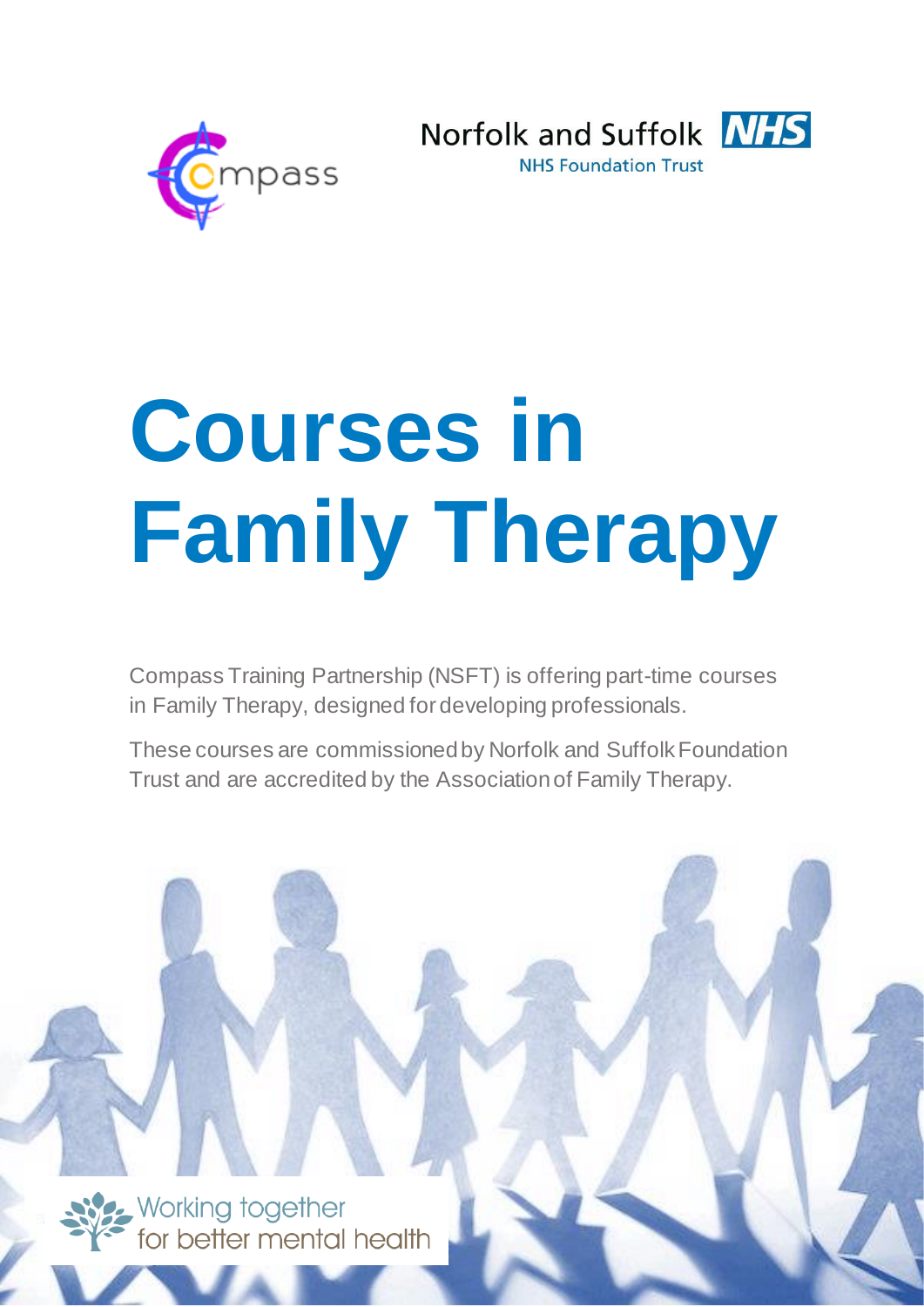## **Courses**

## $\sqrt{2}$

**Foundation course in Family Therapy**  Systemic Ideas in Family **Therapy** 



**Intermediate course in Family Therapy**  Embedding the Evidence into Practice



**Multi-agency Approaches to Systemic Supervision**

> For further details please contact: **Compass Training Team** Telephone: (01603) 721 616 Email: compasstraininghub@nsft.nhs.uk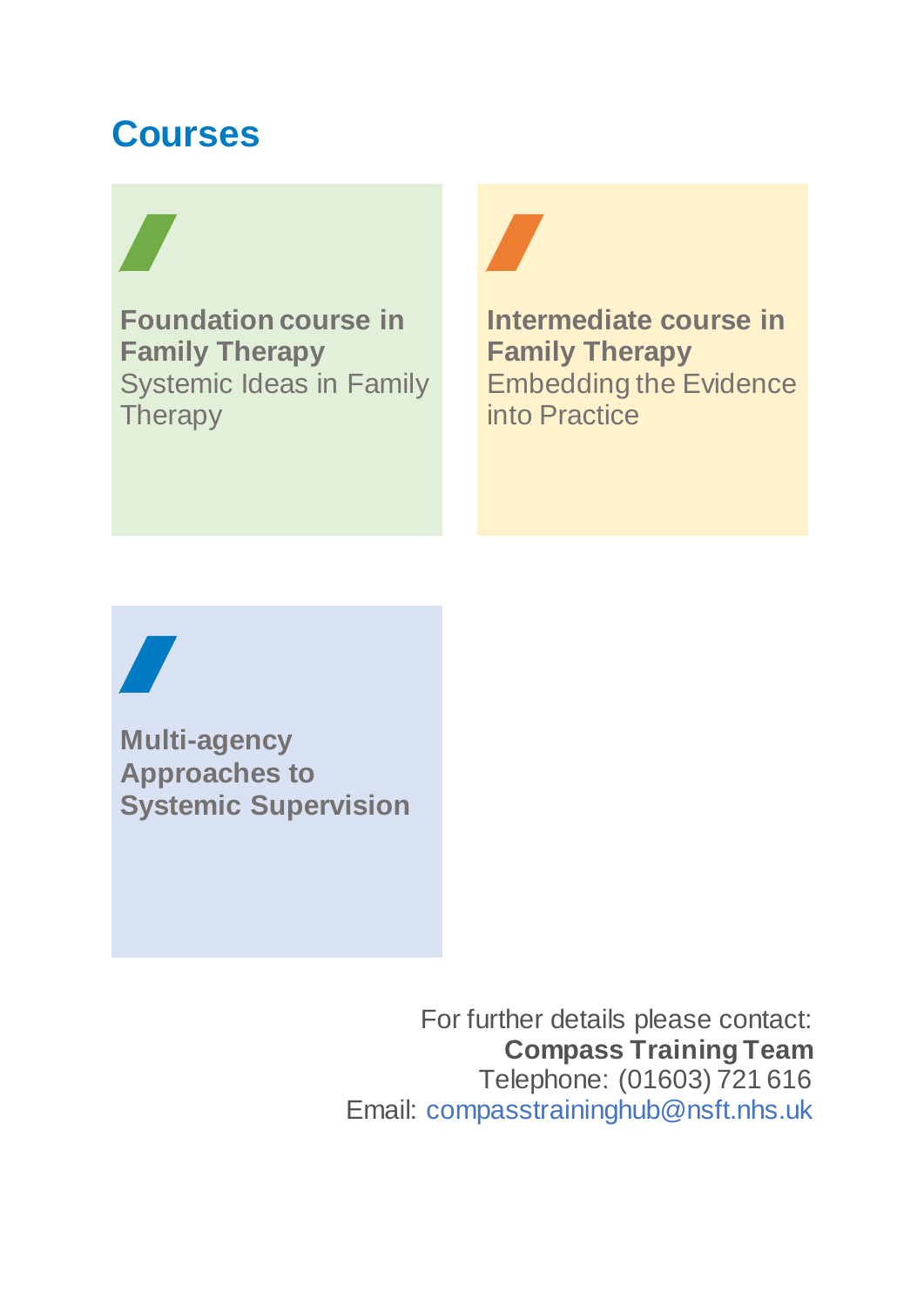## **Foundation Course in Family Therapy** Systemic Ideas in Family Therapy

#### **Course Overview**

**This course involves one year's part-time study and builds upon participant's knowledge, theory and practice from their chosen professional background. Its key focus is on developing professionals as 'self-reflexive thinkers' and enhances their therapeutic skills when working with vulnerable individuals, families and couples.** 

This exciting programme examines the theory, evidence base and practical application of Family Therapy across a range of different work contexts.

Teaching is provided by a team of motivated and highly experienced trainers and therapists in the field of Family and Systemic Psychotherapy.

Completion of the course will enable students to up-skill their therapeutic abilities, whether they will be working in health, social care, education or voluntary sector settings.

#### **Location**

Central Norfolk location (usually Thetford).

#### **Duration**

14 days, from 10am-4.30pm, between September and July.

#### **Team**

Overseen by Dr Andrew Middlecoat, Lead Psychotherapist and Head of Compass Training Partnership, and facilitated by a team of experienced therapists and trainers.

**This training has been commissioned by Norfolk and Suffolk Foundation Trust.**

#### **Further Information**

- The course will consist of 30 participants.
- The venue for the course: The Meeting Rooms - Anglia House Business Centre, Bridge Street, Thetford, Norfolk.
- Each teaching day will include 5 hours of direct contact with course staff. Participants attend training days and are required to attend at least 80% of teaching sessions.
- Between the monthly sessions, participants are expected to participate in an additional 5 hours of reading and preparation.
- Participants without any prior systemic experience will be expected to observe a minimum of three sessions of systemic family therapy within teams throughout the Trust and to participate in pre and post session discussions. Similar opportunities for those with prior systemic experience will be available and based on individual learning needs.
- The course will meet monthly with blocks of two days during September (as an introduction), January (as a mid-year review) and July (as a conclusion).

#### **Study Structure**

#### **This course will involve a total of 180 study hours which will include:**

- 60 hours of direct teaching from course staff whilst on the training days. The training days provided being equally balanced between theory and case discussion, and there will again be a strong emphasis on the application of theory to clinical practice, as well as development of clinicians/therapists as self-reflexive practitioners.
- 120 hours of independent study throughout the eleven month duration of the course. This works out at approximately 11 hours per month that will need to be set aside for reading, completion of assignments, and portfolio preparation.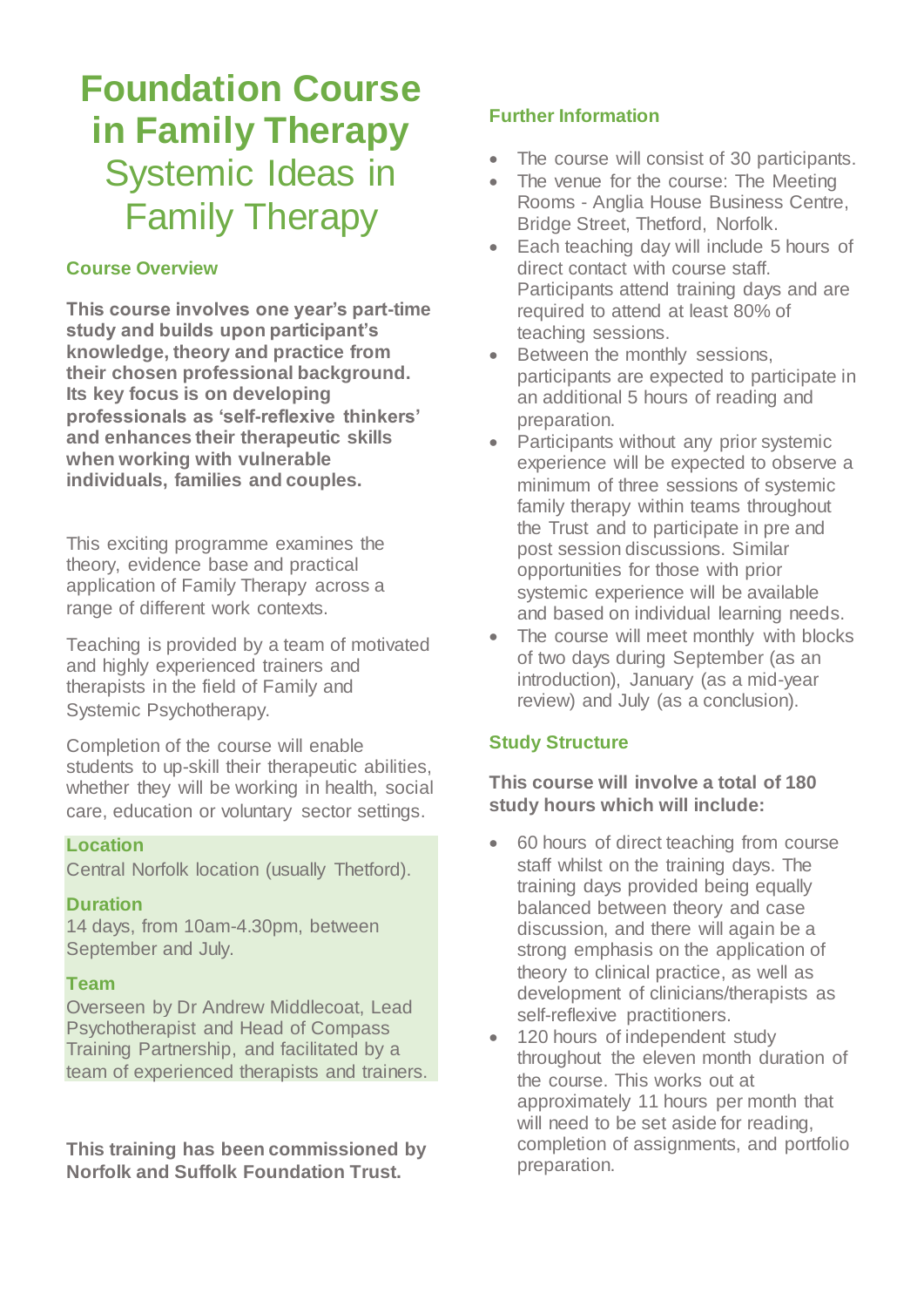#### **Essential Workplace Requirements**

Throughout the duration of this course we are keen for participants to apply systemic thinking to their daily practice in their place of work. Although not a specific Association of Family Therapy requirement, at Foundation Level students are encouraged to participate in face to face family work throughout the duration of the course.

Although the absence of this experience will not inhibit graduation from the course, previous course participants have repeatedly voiced the added value to their learning of having done this. This may involve joining a family therapy screen team or participating in therapeutic work alongside a family therapist. Importantly, the Association for Family Therapy stipulates that this is family work not family therapy.



#### **Course Aims and Objectives**

**This introduction to systemic practice aims to:** 

- Enable participants to become familiar with a range of key literature relating to family therapy and systemic practice.
- Promote an awareness of systemic practice across a range of settings.
- Introduce a range of different family therapy models within a historical context.
- Facilitate the development of basic systemic practice skills through role play, systemic consultation on participants' ongoing practice, as well as opportunities to observe and participate in live systemic sessions.
- Create an awareness of how participants' own personal history, their organisational contexts and their training all impact on their practice.
- Provide opportunities for appreciating the value of up to date research in the field of systemic family therapy, and its relevance for clinical practice.

**On completing the course, participants should be able to demonstrate the following core competencies:** 

- A basic understanding of the systemic approach and its application to the difficulties encountered by families and the professionals working with them.
- A familiarity with a range of systemic models within a historical context and their current application to practice.
- An ability to recognise and apply basic systemic practice skills within a range of clinical settings, and across a range of referred difficulties.
- An awareness of the need to be selfreflexive in their learning and their practice.
- An ability to consider their own family, cultural and professional experiences from a systemic perspective and give an account of their personal learning process.
- A developing ability to critique therapeutic ideas.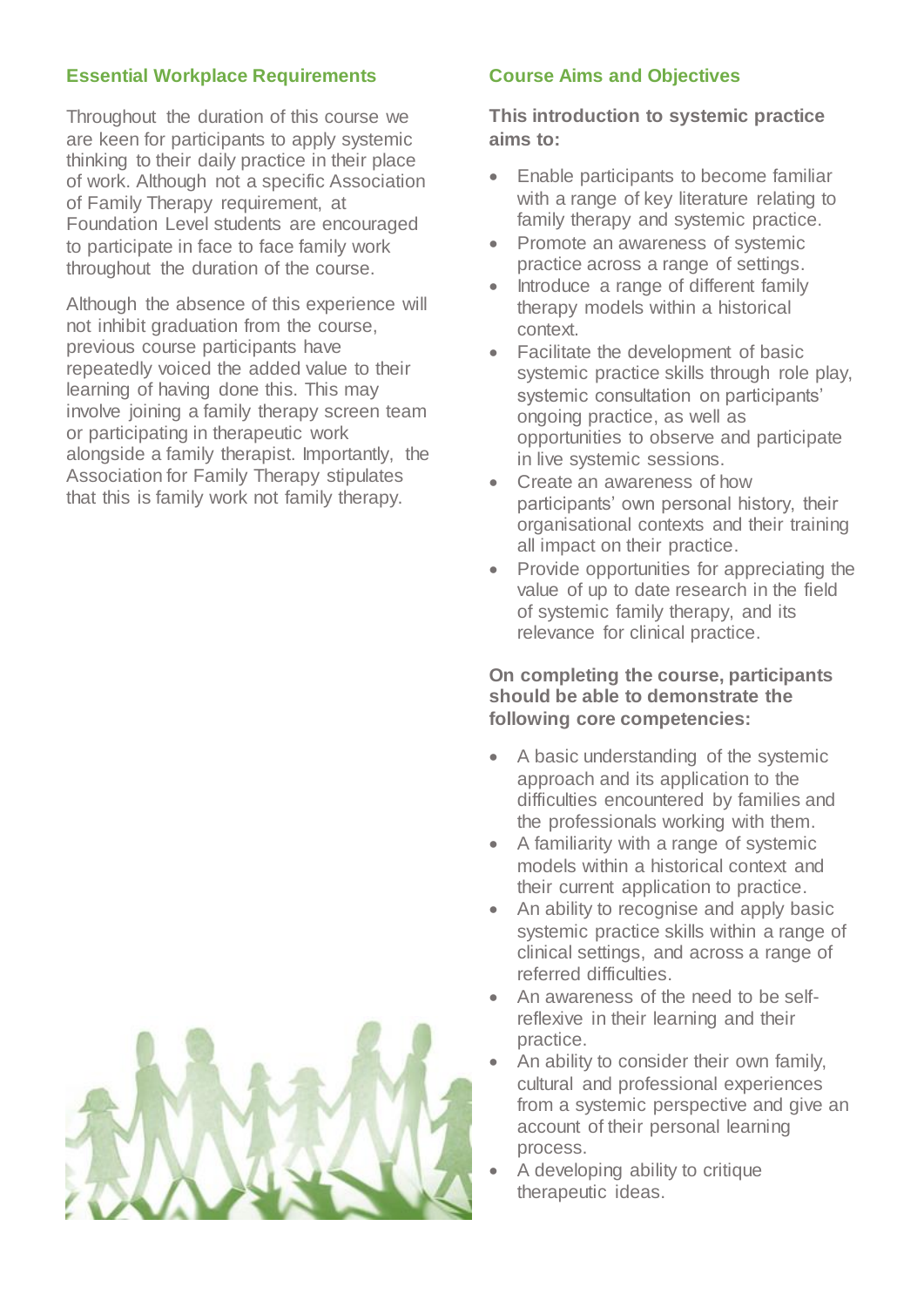#### **Student Testimonials**

- An ability to understand the concept of 'the family life cycle' and apply their thinking to different family forms.
- An awareness of the impact of the wider social context, especially in relation to race, class, religion, culture, gender, sexual orientation, age and disability, and a commitment to anti-discriminatory practice.
- A recognition of the importance of client feedback in shaping future services, alongside basic familiarity with a range of different research methodologies.
- An awareness of Association of Family Therapy Code of Ethics and its relevance for both individuals and organisations.

#### **Teaching Methods**

- Reading materials.
- Power-point and lecture style presentations.
- Workshops facilitated by teaching staff and visiting tutors.
- Small and large group discussions anchored by course staff and assistants.
- Role-plays primarily informed by case material.
- Case consultation including the use of reflecting teams.
- Personal/professional mapping of the mutual influence of systemic ideas.

#### **Course Evaluation**

- Informal, ongoing group review during each session.
- Structured mid-way and final session individual and group review and feedback.
- Written evaluation forms at the end of the course.

#### Positive learning experience

"From the course structure to the structure of the day, the placing of topics about theory at the beginning, to the more applied subjects towards the end – this was helpful".

"In terms of practical skills experiences from this course will be a big influence in my future learning and professional development".

#### Course strengths

"The quality of teaching; the availability of reading material on the online portal; the afternoon family tutor groups; the range of people on the course bringing all their experiences; the detailed, specific and useful feedback process following the family observation project; and the friendliness of tutors".

#### Tutor group experience

"Systemic concepts were explained and discussed in detail".

> "A mutually supportive environment was encouraged".

#### Development of theoretical understanding of systemic therapy

"This course has helped me to think widely about the contextual, life cycle perspectives in palliative care and the circularity/reciprocity of influence in relationships".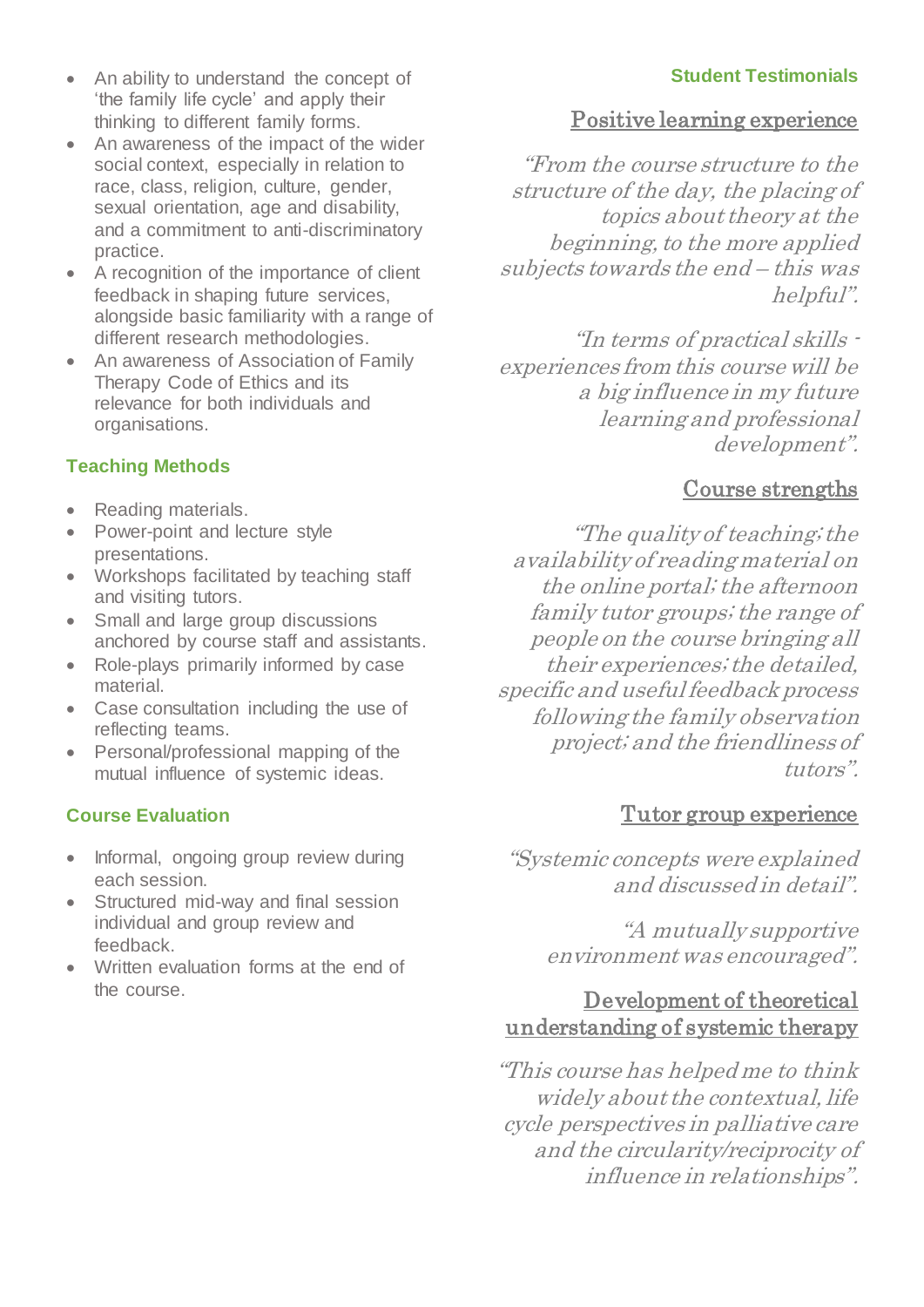## **Intermediate course in Family Therapy**

## Embedding the Evidence into Practice

#### **Course Overview**

**NSFT is offering graduates who have already completed foundation level training courses in Systemic Family Therapy, the opportunity to undertake a further years study on an Intermediate Course in Family Therapy.**

- This training has been commissioned by Norfolk and Suffolk Foundation Trust as a local strategic response to workforce development across health, education and social care.
- This course has been designed to meet the Association of Family Therapy's criteria as an intermediate course in the practice of systemic psychotherapy.
- The intermediate course involves one year's part-time study and builds on the knowledge, theory and practice gained at foundation level. Its central focus is on the further development of the therapeutic skills required to work with families, couples and individuals, as well as on the application of systemic ideas across a range of different work settings.
- In keeping with NSFT's foundation course, trainees will again be encouraged to explore the interface between themselves as people, and the therapeutic work that they do with others. Emphasis is placed on applying theory to clinical practice, with a key aim of the course being to facilitate clinicians' development as 'self-reflexive thinkers'.
- A further aim of this course is to prepare students for qualifying level training in family and systemic psychotherapy. Successful completion of this course is a requirement for all those intending to undertake a MSc. in Family Therapy.

#### **Location**

Central Norfolk location (usually Thetford).

#### **Duration**

14 days, from 10am-4.30pm, between September and July.

#### **Team**

Overseen by Dr Andrew Middlecoat, Lead Psychotherapist and Head of Compass Training Partnership and facilitated by a team of experienced therapists and trainers.

#### **Need to know**

Where necessary, practice placements providing trainees with 60 hours of systemic practice can be provided for external candidates, however these will incur an additional cost of £600 per trainee.

#### **Further Information**

- The course will consist of 28 participants.
- The venue for the course: The Meeting Rooms - Anglia House Business Centre, Bridge Street, Thetford, Norfolk.
- Each teaching day will include 5 hours of direct contact with course staff. Participants are expected to attend each training day and in order to graduate are required to attend at least 80% of the teaching sessions.
- All candidates should have successfully completed a foundation level training course in systemic practice or equivalent.
- All participants are required to have the consent of their line manager and be working in an environment that supports the development of their systemic practice.
- As part of the selection process, two references are required supporting each applicant. These should include an academic reference from your foundation year tutors/supervisor and a professional reference from your clinical team leader/manager. At least one of these must be able to comment on the applicant's professional practice.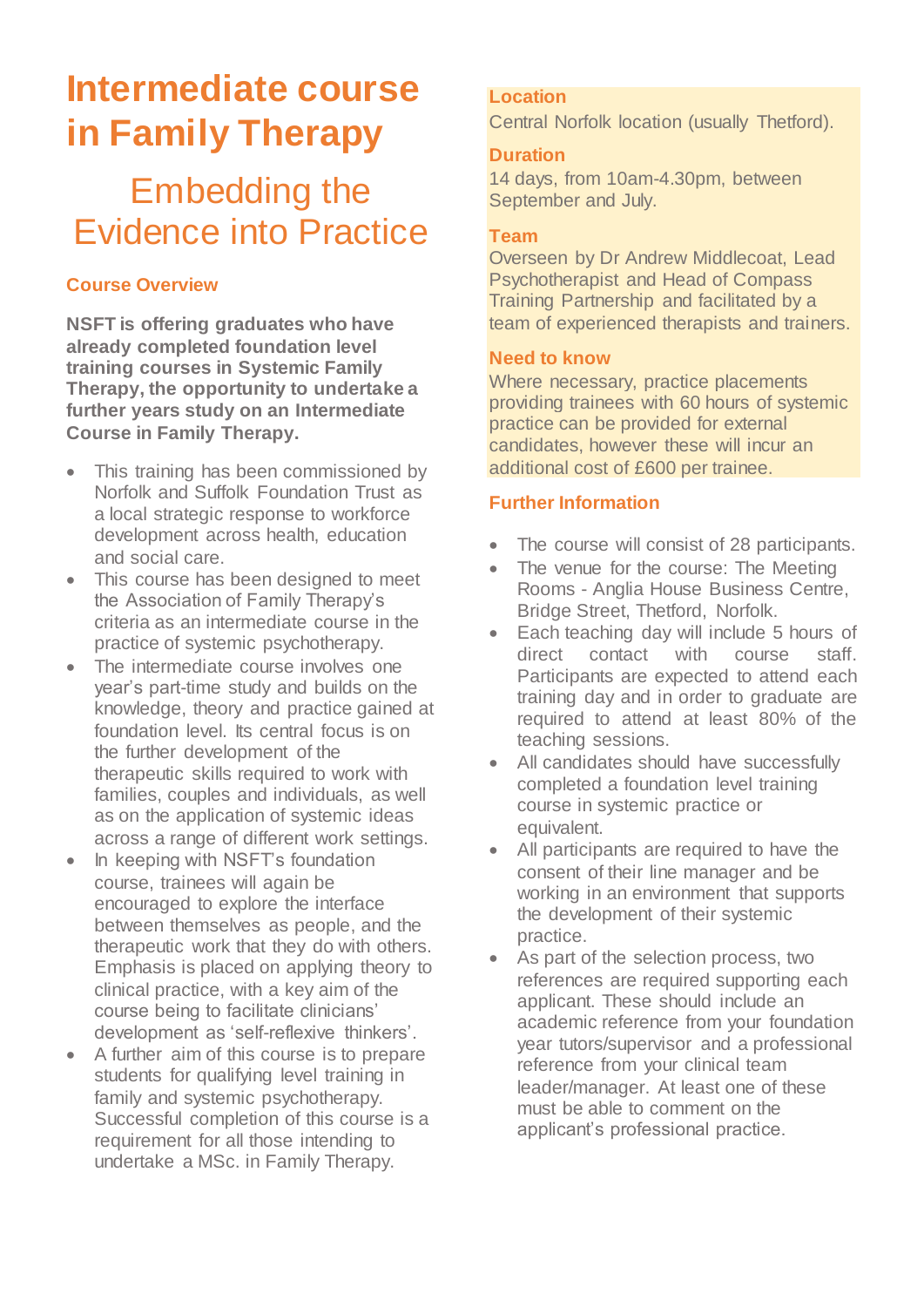#### **Study Structure**

**This course will involve a total of 300 study hours, including:**

- 60 hours of direct teaching from course staff whilst on the training days. The training days provided being equally balanced between theory and case discussion, and there will again be a strong emphasis on the application of theory to clinical practice as well as development of clinicians/therapists as 'self-reflexive practitioners'.
- 60 hours of face to face systemic practice to be completed throughout the duration of the course. Participants without any prior systemic experience will be expected to observe a minimum of three sessions of systemic family therapy and participate/observe both pre and post session discussions. Similar opportunities will be made available for all interested trainees and negotiated based on individual learning needs.
- 180 hours of independent study throughout the eleven month duration of the course. This works out at between 16-17 hours per month that will need to be set aside for reading, completion of assignments, and portfolio preparation.

#### **Essential Workplace Requirements**

- Over the eleven month duration of this course, all applicants must be in a position to complete at least 60 hours of systemic practice in their place of work, and must also have negotiated permission for this work to be discussed in a confidential academic/training environment. This will be verified when the course begins.
- In keeping with the first year foundation course, we are keen for course participants to apply systemic thinking to their daily practice in their place of work. However, at this stage of family therapy training, the requirement is for trainees to be in a position where they are able to carry out work related 'systemic practice' rather than 'systemic psychotherapy'.

#### **Course Aims and Objectives**

- This course has been designed to provide a thorough grounding in systemic theory and practice and is suitable for those wishing to take their family therapy training further than foundation level.
- This course is an essential requirement for those intending to undertake a MSc. in Family Therapy. However, you should also be aware that a prior professional qualification is generally required at this level.
- Graduation from the intermediate course brings clinicians up to 'practitioner level' in terms of their knowledge of systemic theory and practice.
- Although graduates at this level are not yet sufficiently qualified to practice independently as psychotherapists, nor should they use the title of Family Therapist and/or Systemic Psychotherapist, this course will provide applicants with a sound understanding of systemic thinking, which added to a prior mental health and/or social work qualification is invaluable and will significantly influence both their clinical understanding and practice.
- This course encourages the development of self-reflexive thinking, so that participants are able to critically evaluate the theories they are using and able to explore their application in clinical practice with different families.
- Participants are familiarised with a range of approaches to systemic psychotherapy, which helps them develop their ability to describe the different models, exploring the similarities and differences between them.
- Participants are familiarised with a broad range of family therapy literature, including more recent publications.
- This course helps participants to develop a theory of change, based on their own personal lived experiences and current theoretical knowledge/understanding.
- Participants are familiarised with the Association of Family Therapy Code of Ethics and Practice and its implications for clinical practice.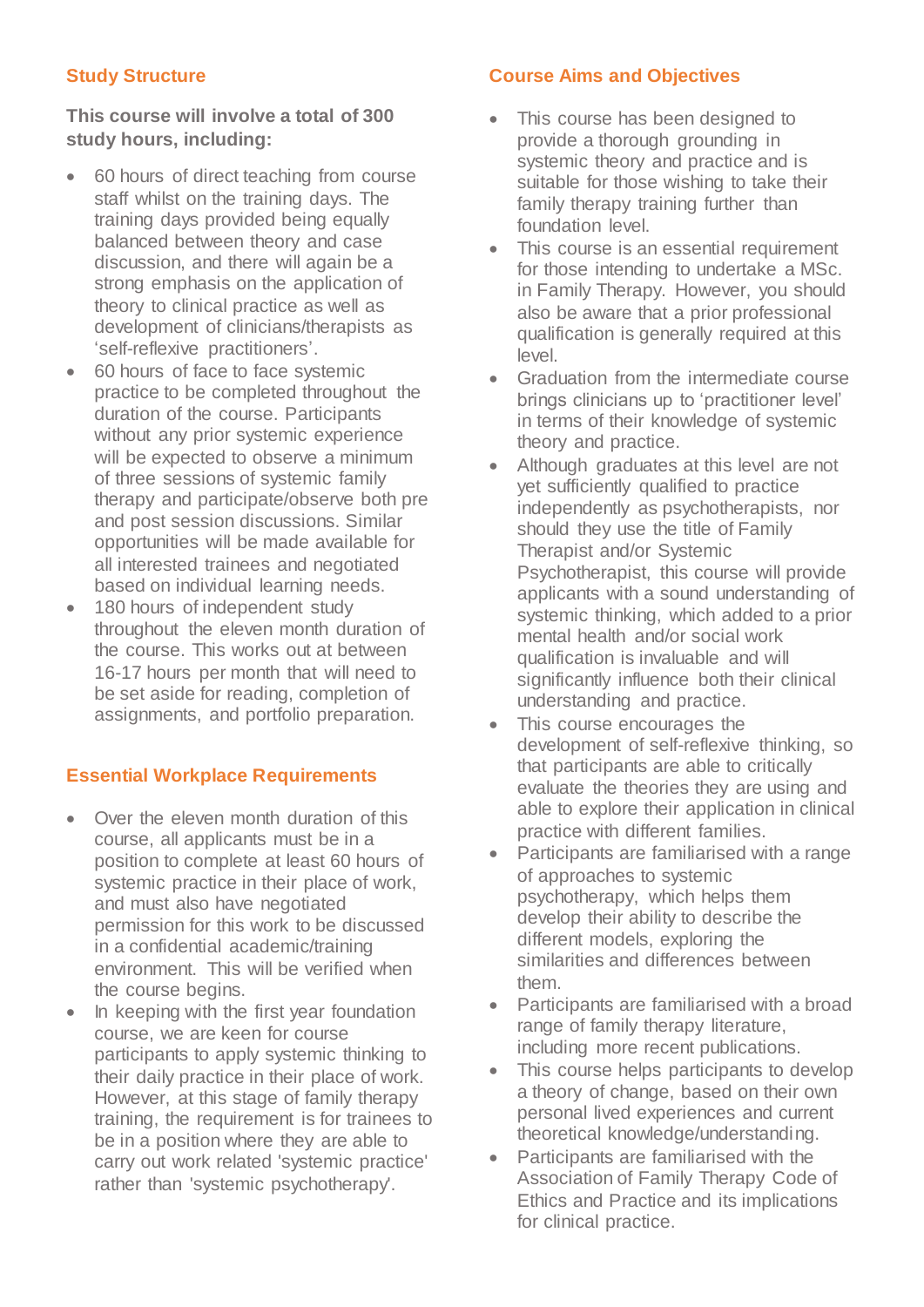- Participants are engaged in discussions about what constitutes and informs good ethical practice within the field of systemic psychotherapy.
- Participants are encouraged to develop 'critical thinking and analysis' so that they are more able to evaluate and constructively challenge cultural, class and/or institutionally based assumptions and actively promote anti-discriminatory practice.
- Participants are familiarised with a range of approaches to systemic consultation.
- This course helps participants to develop skills to critically examine research in the field of systemic psychotherapy and to evaluate its relevance for both their own and other's clinical practice.
- This course helps participants to develop their ability to appropriately adapt skills and techniques to their own personal area of practice.
- This course helps participants to develop their ability to discuss the impact of systemic practice on key legislative frameworks and provision covering children, mental health and community care.
- Participants will develop the skills required to convene and engage a range of client groups, and work with them systemically across a variety of different contexts.
- This course helps participants to develop their ability to discuss systemic practice in both verbal and written forms.
- This course provides opportunities for participants to openly explore their own personal backgrounds, and increase their awareness of how our beliefs, values and lived experiences whilst growing up, impact on our professional roles as therapists, social workers, nurses etc.
- This course encourages the development of all participants as 'selfreflexive thinkers', so that they are able to reflect on how their training, personal background and organisational context all impact on their clinical practice.

**On completing the course, participants should be able to demonstrate the following core competencies:** 

- A familiarity with a broad range of literature relating to family therapy and systemic practice, which should include more recent publications.
- An ability to evaluate theory critically and to explore ideas and the application to different families.
- An ability to describe the differences and similarities between approaches in systemic therapy, including the theory of change.
- An ability to show a commitment to actively promote ethical, antidiscriminatory practice and to highlight and critique culturally-based assumptions.
- A familiarity with the Association of Family Therapy Code of Ethics and Practice, and its implications for practice.
- A capacity to use the consultation process in relation to systemic factors.
- An ability to evaluate critically some errors of relevant research.
- Further development in participant awareness of personal development processes, and an ability to begin to use self-reflective ways in practice.
- An ability to appropriately adapt skills and techniques in own personal area of practice.
- An ability to discuss the impact of key legislative frameworks, covering the three jurisdictions of children, mental health and community care on systemic practice.
- Knowledge of skills required in convening and engaging a range of client groups and working with them systemically.
- And ability to discuss systemic practice in both oral and written forms.
- Once you have passed the second year, you will be able to register as a qualified Systemic Practitioner as long as you have a relevant professional qualification.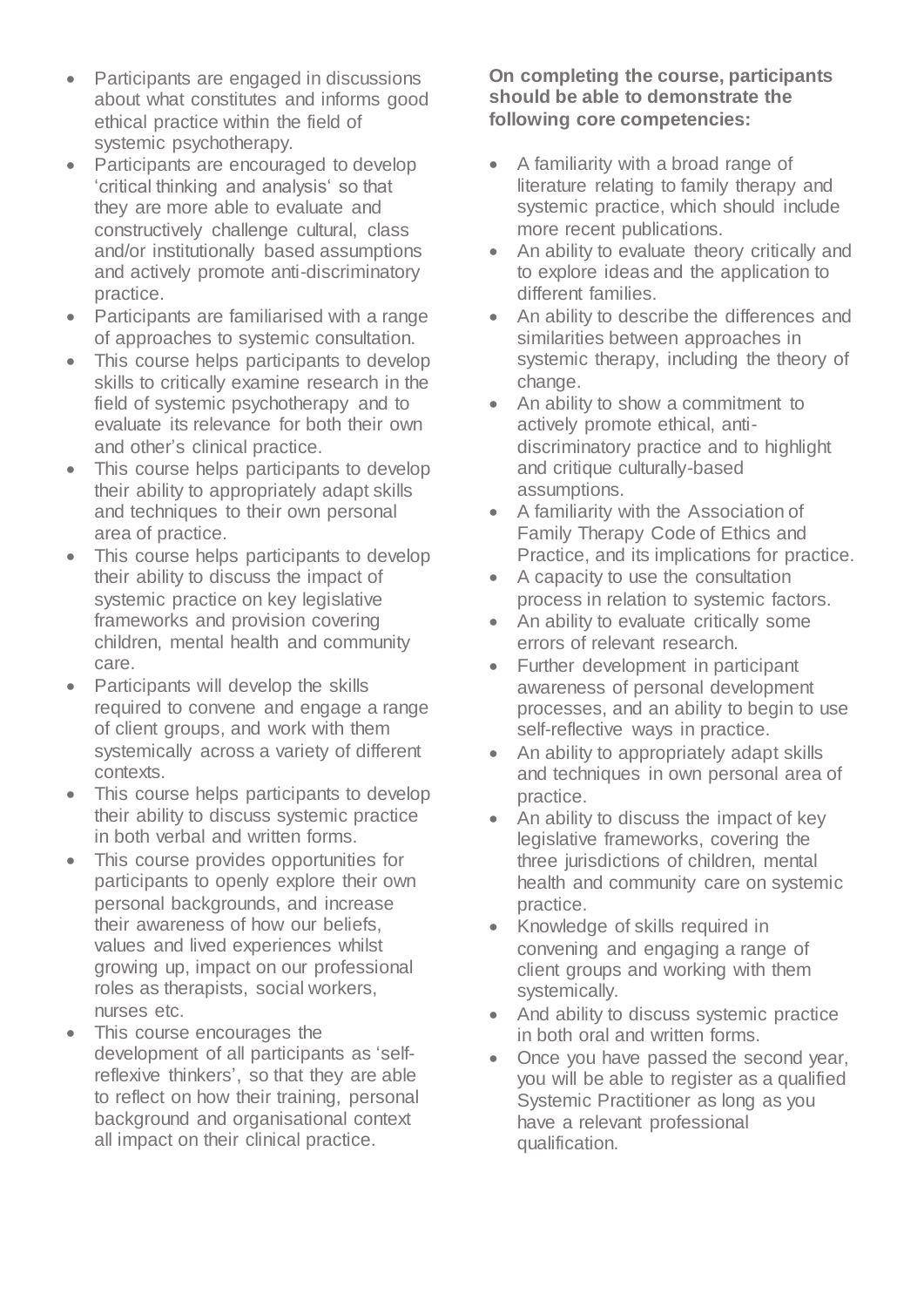#### **Teaching Methods**

- Reading materials.
- Power-point and lecture style presentations.
- Workshops facilitated by teaching staff and visiting tutors.
- Small and large group discussions anchored by course staff and assistants.
- Role-plays primarily informed by case material.
- Case consultation including the use of reflecting teams.
- Personal/professional mapping of the mutual influence of systemic ideas.
- DVDs, internet downloads and films.

#### **Course Evaluation**

- Informal, ongoing group review during each session.
- Structured mid-way and final session individual and group review and feedback.
- Written evaluation forms at end of course.

#### **Student Testimonials**

#### Positive learning experience

"The course has taught me so many skills that are useful in so many facets of my life. All of my life. I have felt that tutors took every step of the journey with us. It's given me confidence in my beliefs and a new language to be able to share/express more accurately and usefully".

#### Course strengths

"I feel strongly that systemic approaches should be much more widely applied. So the course strength would be the delivery and support".

#### Course strengths

"It has helped me organise and structure how I am viewing processes within families and my team. This has helped me feel more confident in what I do".

#### Tutor group experience

"The tutors created a safe space where I felt safe to participate in learning and discussions".

"I feel fortunate to have been in a tutor group where I have felt safe to share experiences, show emotion and not feel judged".

#### Development of theoretical understanding of systemic therapy

"I have a new role in my team as 'Primary Mental Health Worker', specialist in systemic work as a result of the course. I offer workshops and joint appointments where I can use systemic principles in our work".

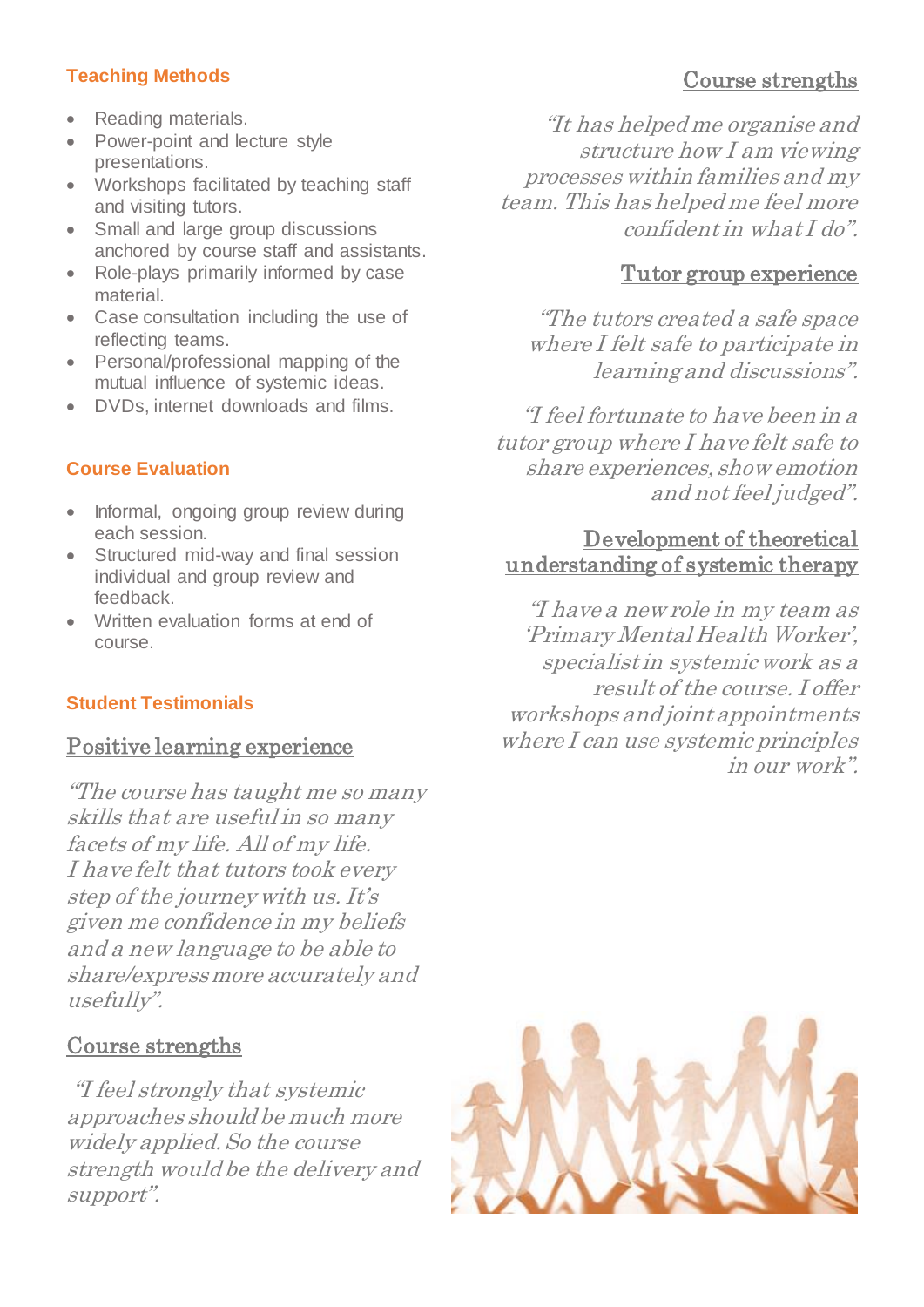## **Multi-agency approaches to Systemic Supervision**

#### **Course Overview**

**This training has been commissioned by Norfolk and Suffolk Foundation Trust, and Health Education England (HEE).**

- Participants on the Systemic Supervision Course will be encouraged to explore the interface between themselves as people and the supervisory, managerial and/or leadership roles that they carry out within their own organization or agency setting. A key aim of the course is to facilitate each candidates development as a 'self-reflexive independent thinker', with emphasis being placed on the application of systemic and other helpful theories to their current supervisory practice.
- A range of supervisory models will be discussed over the duration of the course, which will also provide an introduction to systemic thinking and explore relevant journal articles related to systemic supervision. Participants will be encouraged to develop their existing supervisory knowledge and practice, and will be supported by course staff to apply this learning within their own agency setting.
- Graduates, who have previously completed foundation and/or intermediate level training courses in Systemic Psychotherapy, may find their prior knowledge of systemic theory and practice provides them with a useful platform from which to undertake a further year of study on this systemic supervision course, especially if they are currently occupying leadership roles within their own agency.

#### **Location**

Central Norfolk location (usually Thetford).

#### **Duration**

14 days, from 10am-4.30pm, between January and December.

#### **Team**

Overseen by Dr Andrew Middlecoat, Lead Psychotherapist and Head of Compass Training Partnership and facilitated by a team of experienced therapists and trainers.

#### **Need to know**

This course is suitable for senior professionals and managers responsible for supervising staff teams working with vulnerable children and families. It is applicable across a range of agency settings including Health, Social Care, Education and the Voluntary Sector. Applicants must have relevant training and ideally be employed in a senior clinical, social work, educational, managerial or leadership position within their own agencies.

#### **Further Information**

- The course will consist of 30 participants.
- The venue for the course: The Meeting Rooms - Anglia House Business Centre, Bridge Street, Thetford, Norfolk.
- Each teaching day will include 5 hours of direct contact with course staff. Participants attend training days, and are required to attend at least 80% of teaching sessions.
- The course is of clinical value as a 'stand-alone training course' for professionals from the fields of social work, mental health and education, currently working with vulnerable client groups.
- All participants are required to have the consent of their line manager and be working in an environment that supports the development of their supervisory practice within their own agency context.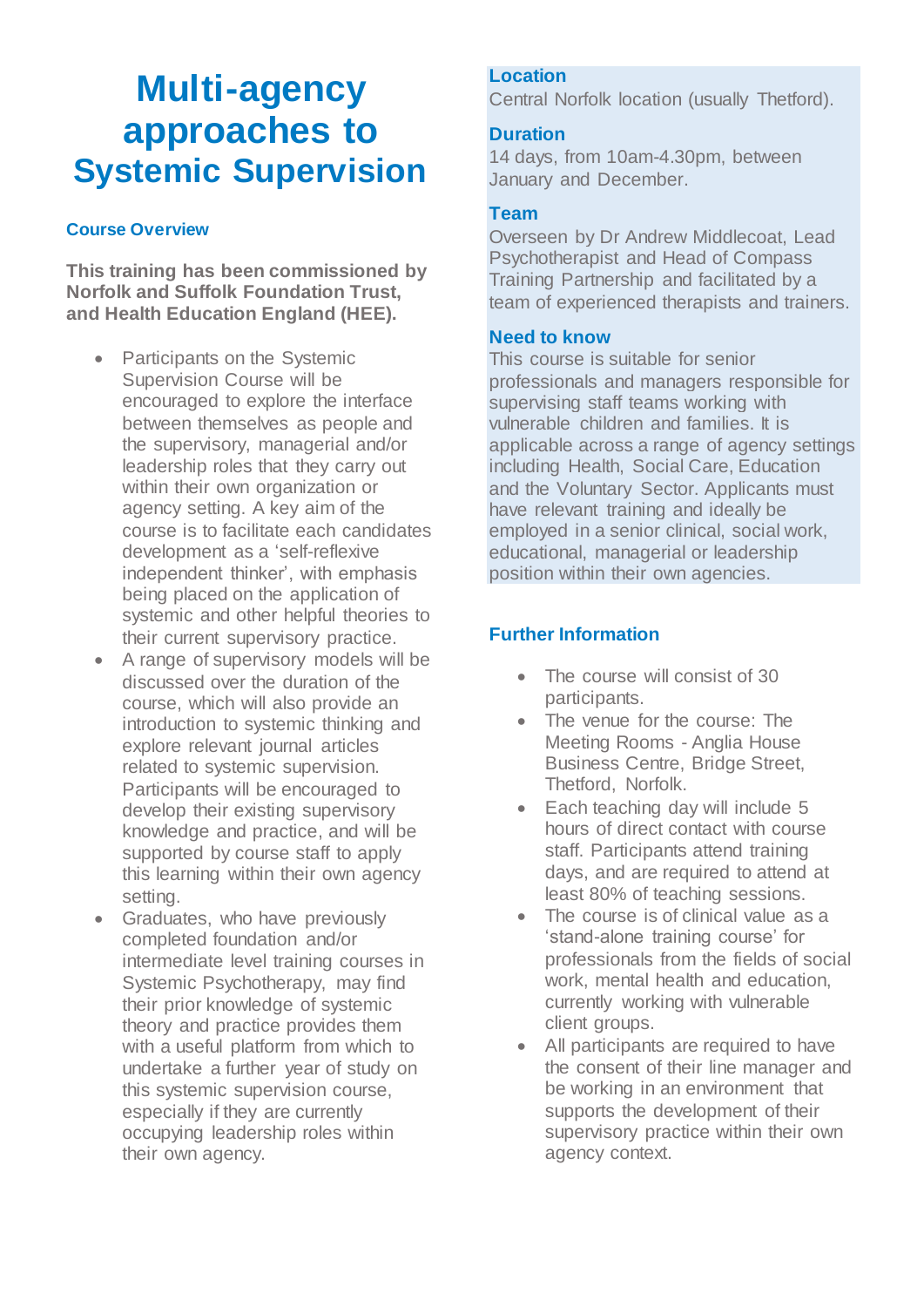#### **Study Structure**

**This course will involve a total of 240 hours of supervisory practice hours, including:**

60 hours of direct teaching from course staff whilst on the training days.

120 hours of independent study including: course reading between sessions; completion of learning portfolios; supervisor logs and required coursework; and essays, presentations, tutor group related homework etc.

Each trainee will be expected to complete 60 hours of systemic supervision practice comprising of:

- 30 hours of direct retrospective systemic supervision on a one-to-one basis to other professionals within their own agency setting. For those already supervising professional colleagues, we would expect these hours to come from existing supervisory relationships, rather than be in addition to their current workload.
- 15 hours of group supervision within their own agency running a reflective practice group**.**
- 10 hours of direct systemic supervision from a designated clinical supervisor.
- Reflective practice groups.
- Tutor groups.
- Learning portfolios.



#### **Essential Workplace Requirements**

- Over the duration of this course, all professional groups (other than qualified Systemic Psychotherapists) must be in a position to complete 50 hours of systemic supervision within their place of work, with this rising to a minimum of 80 hours for qualified Systemic Psychotherapists. Audiovisual recordings of both individual and group supervision sessions are also an invaluable tool for learning, and throughout the duration of this course, trainees will be encouraged to undertake this whenever possible.
- Although the majority of course candidates will not be qualified Systemic Psychotherapists, it is intended that support from the course staff and clinical supervisors will ensure that all course trainees should feel in a position to supervise their professional colleagues based on their growing understanding of systemic theory and practice.

#### **Course Aims and Objectives**

 A key aim of the course is to facilitate each candidate's development as a 'self-reflexive independent thinker', with emphasis being placed on the application of systemic and other helpful theories to their supervisory practice within their own agency setting.

**On completion of the course, participants should be able to demonstrate the following core competencies:**

- A familiarity with a broad range of literature relating to clinical supervision and systemic practice, including more recent publications.
- An ability to evaluate the different theories underpinning systemic supervision, and be able to use these ideas in practice across a range of different organisational contexts and work settings.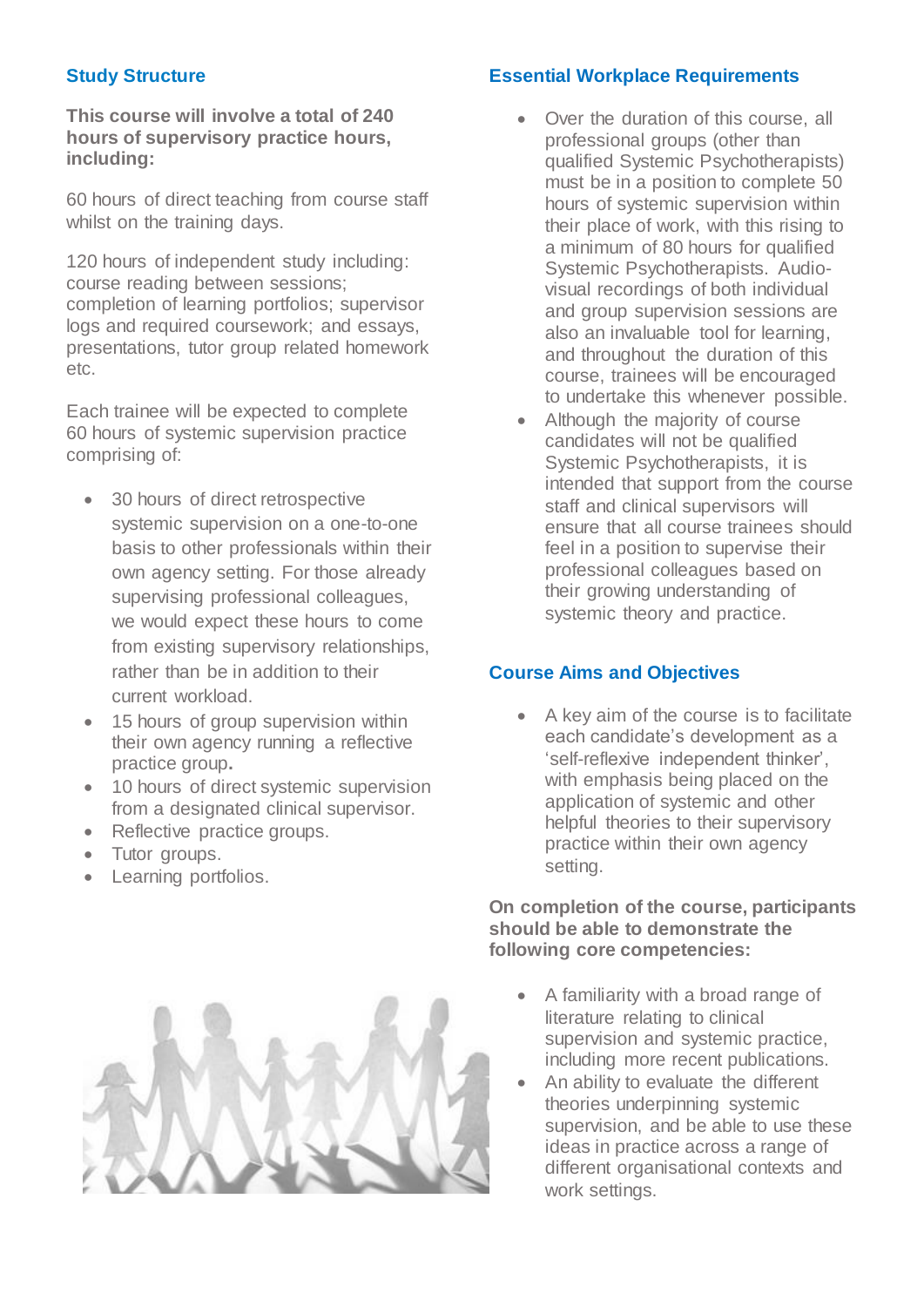- An ability to describe the differences and similarities between approaches to supervision from both within and external to the field of systemic therapy.
- An ability to show a commitment to actively promote ethical, antidiscriminatory practice, and to highlight and critique culturally-based assumptions.
- A familiarity with the Association of Family Therapy Code of Ethics and Practice and its implications for supervisory practice.
- Further development in awareness of personal development processes, and an ability to begin to use these processes in self-reflective ways within supervisory practice.
- An ability to appropriately adapt skills and techniques in own personal area of practice.
- An ability to discuss the impact of key legislative frameworks covering the different agency settings, specific to the three jurisdictions of children, mental health and community care on systemic practice.
- Candidates will show a range of approaches to systemic supervision and develop their ability to use different supervision models, as well as explore the similarities and differences between these models.
- Candidates will become aware of a range of literature on different supervisory practices from both within and external to the field of systemic psychotherapy.
- Candidates will develop a 'theory of supervision'.
- Candidates will be able to discuss what constitutes good ethical supervisory practice within the field of systemic psychotherapy.
- 'Critical thinking and analysis' will be developed so that candidates are more able to both evaluate and constructively challenge cultural, class and/or institutionally based assumptions and actively promote anti-discriminatory practice.
- Skills in critically examining research in relation to systemic supervision and evaluation will be developed.
- Candidates will develop their ability to explain and analyse their supervisory practice, in both verbal and written forms.
- Candidates will develop as 'self-reflexive thinkers'.

#### **Teaching Methods**

- Reading materials.
- Power-point and lecture style presentations.
- Workshops facilitated by teaching staff and visiting tutors.
- Small and large group discussion anchored by course staff.
- Role-plays primarily informed by case material.
- Case consultation including the use of reflecting teams.
- Personal/professional mapping of the mutual influence of systemic ideas.
- DVDs, internet downloads and films.
- Audio/video tape review of candidate's supervisory practice from their own agency.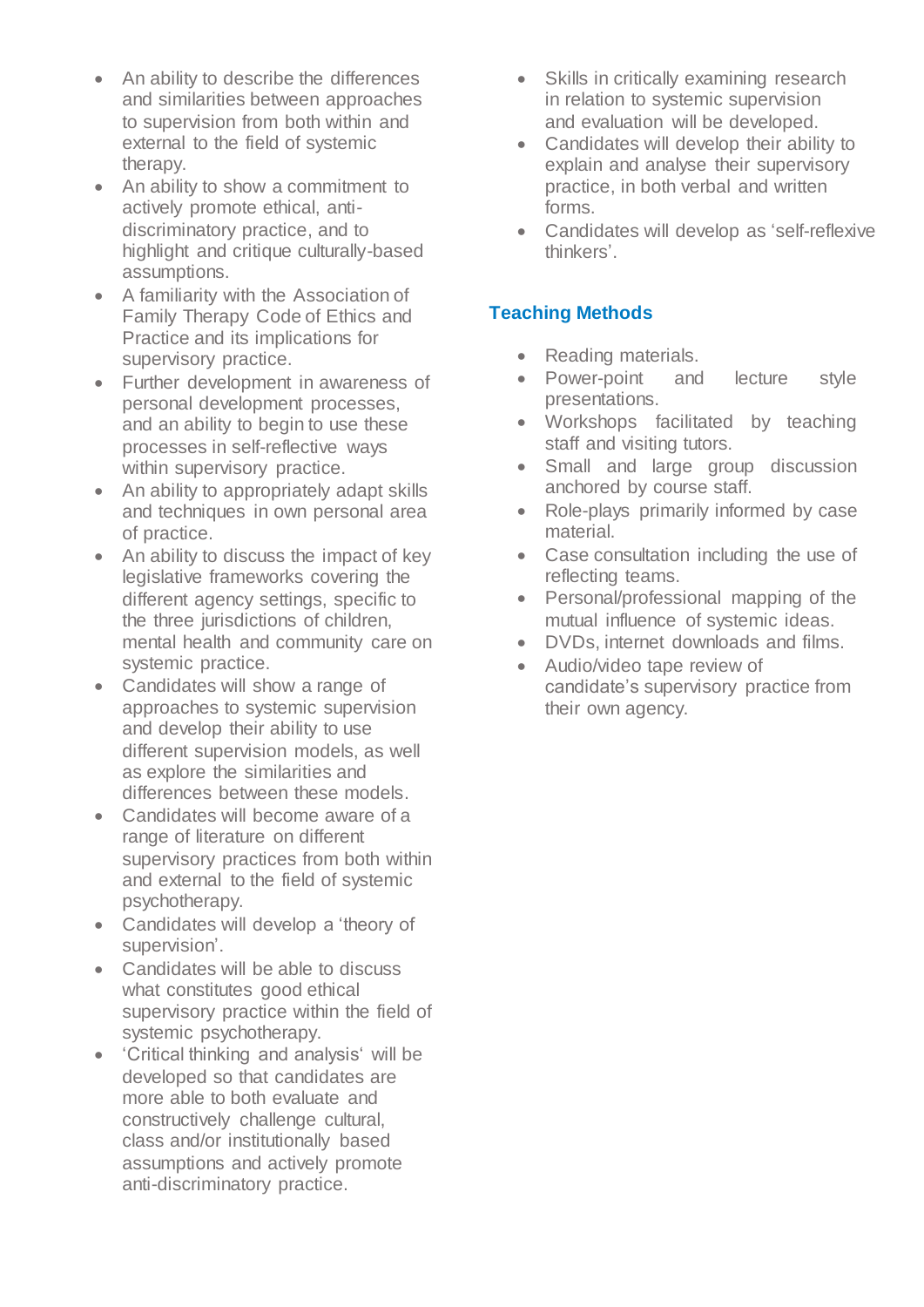#### **Course Evaluation**

In order to help maintain the quality and clinical relevance of the course, it is evaluated in the following ways:

- Written feedback forms at end of each days teaching.
- Written evaluation forms at end of course.
- Informal, ongoing group review and discussion with candidates during regular tutor groups.

#### **Student Testimonials**

#### Positive learning experience

"This course has given me time to think about my supervision style, helping me to be adaptable for each worker and linking a systemic approach with signs of safety used within our organisation".

#### Course strengths

"Strength<sup>s</sup> are: the range of different lectures and ideas; and days are structured to enable learning in very different ways".

"Strengths are: regular sessions; good workshops; good mentoring (tutor group); reading to refer to; opportunity to network; good start time; putting into practice; and oneto-one supervision".

#### Tutor group experience

"I have thoroughly enjoyed the tutor group. There was an excellent range of really interesting people, and very sensitive and thoughtful facilitation. This has encouraged our engagement without putting any pressure on us".

"The supervision group gave space and time to talk about cases in depth and I have been able to share some theoretical ideas within discussion".

#### Development of theoretical understanding of systemic therapy

"I had not run a supervision group before. The course helped me understand the benefit and helped me see a use for it in my work context".

"I feel more confident to trust that by using more probing, my supervisees are part of the journey and are becoming more solution focused in their practice, which is empowering families and showing progress".